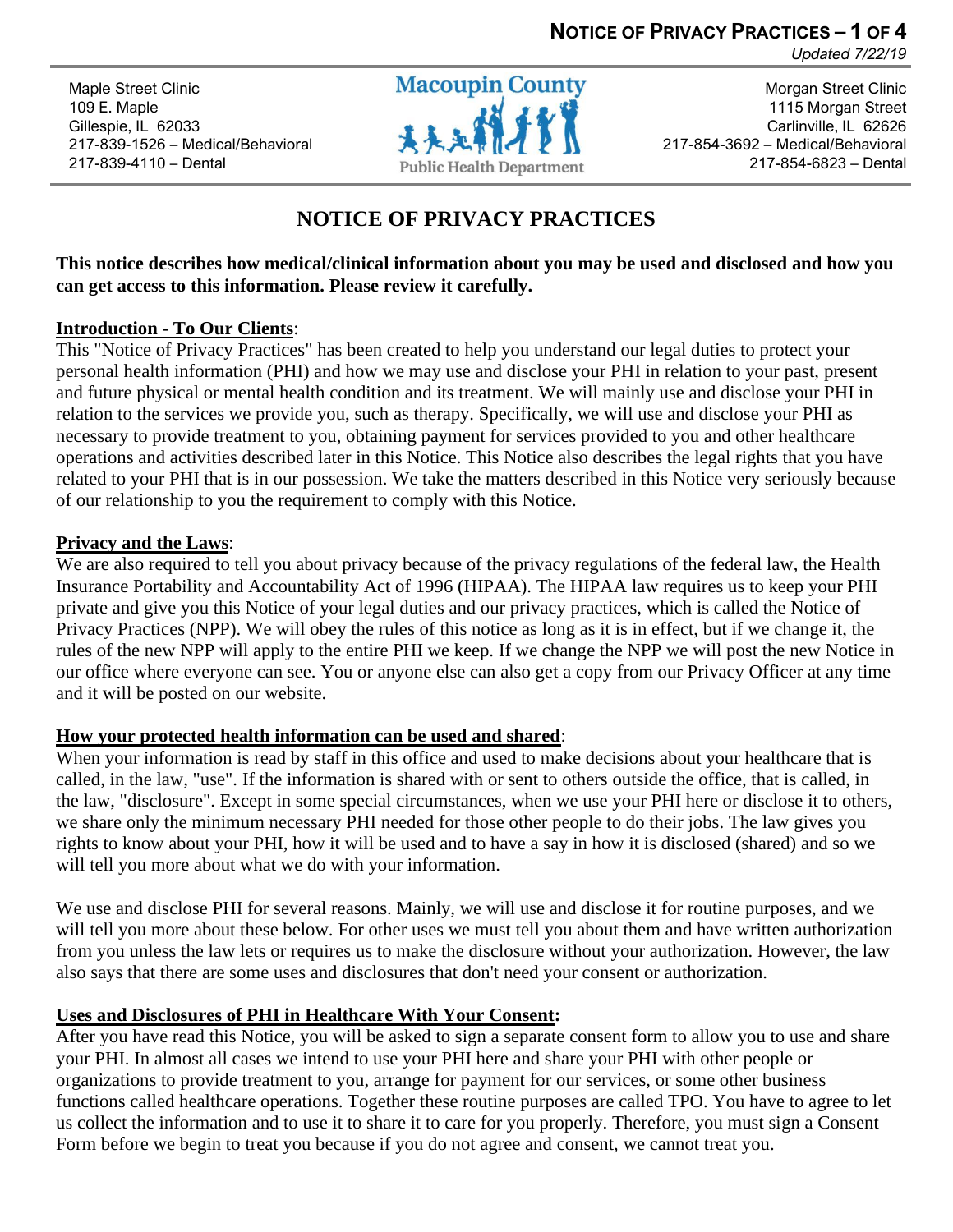# *For Treatment*:

We use your medical information to provide you with psychological treatment or services. These might include therapy, evaluations, treatment planning, or measuring benefits of our services. We may call you by name in the waiting room when it is time for you to see your therapist.

#### *For Payment*:

We may use your information to bill you, your insurance or others so we can be paid for the treatment we provide you. We may contact your insurance company to check on exactly what your insurance covers. We may have to tell them about your diagnosis, what treatments you have received, and the changes we expect in your condition. We will need to tell them about when we met, your progress and other similar things.

## *For Healthcare Operations*:

There are a few other ways we may use or disclose your PHI for what we call healthcare operations. For example, we may use your PHI to see where we can make improvements in the care and services we provide. We may be required to supply some information to some government health agencies so they can study disorders and treatment and make plans for services that are needed. If we do, your name and personal information will be removed from what we send.

## **Other Uses in Healthcare**:

## *Appointment Reminders*:

We may use and disclose medical information to reschedule or remind you of appointments for treatment or other care. If you want us to call or write to you only at your home or your work or prefer some other way to reach you, we usually can arrange that. Just tell us.

#### *Treatment Alternatives*:

We may use and disclose your PHI to tell you about recommended possible treatment or alternatives that could be of help to you.

#### *Other Benefits and Services*:

We may use and disclose your PHI to tell you about health related benefits or services that may be of interest to you.

#### *Research*:

We may use or share your information to do research to improve treatments. For example, comparing two treatments for the same disorder to see which one works better or faster or costs less. In all cases your personal information will be removed from the information given to researchers. If they do need to know who you are, we will discuss the research project with you and you will have to sign a special authorization form before any information is shared.

#### *Business Associates*:

There are some jobs we may hire other businesses to do. In the law they are called Business Associates. Examples would include a copy service we use to make copies of your health records or a billing service that figures out and prints our bills. These business associates need to receive some of your PHI to do their jobs properly. To protect your privacy, they have agreed in their contracts with us to safeguard your information.

# **Uses and Disclosures That Require Your Authorization**:

If we want to use your information for any purpose besides the TPO or those described above, we need your permission on an Authorization Form. If you do authorize us to use or disclose your PHI you can revoke (cancel) that permission, in writing, at any time. After that we will not use or disclose your information for the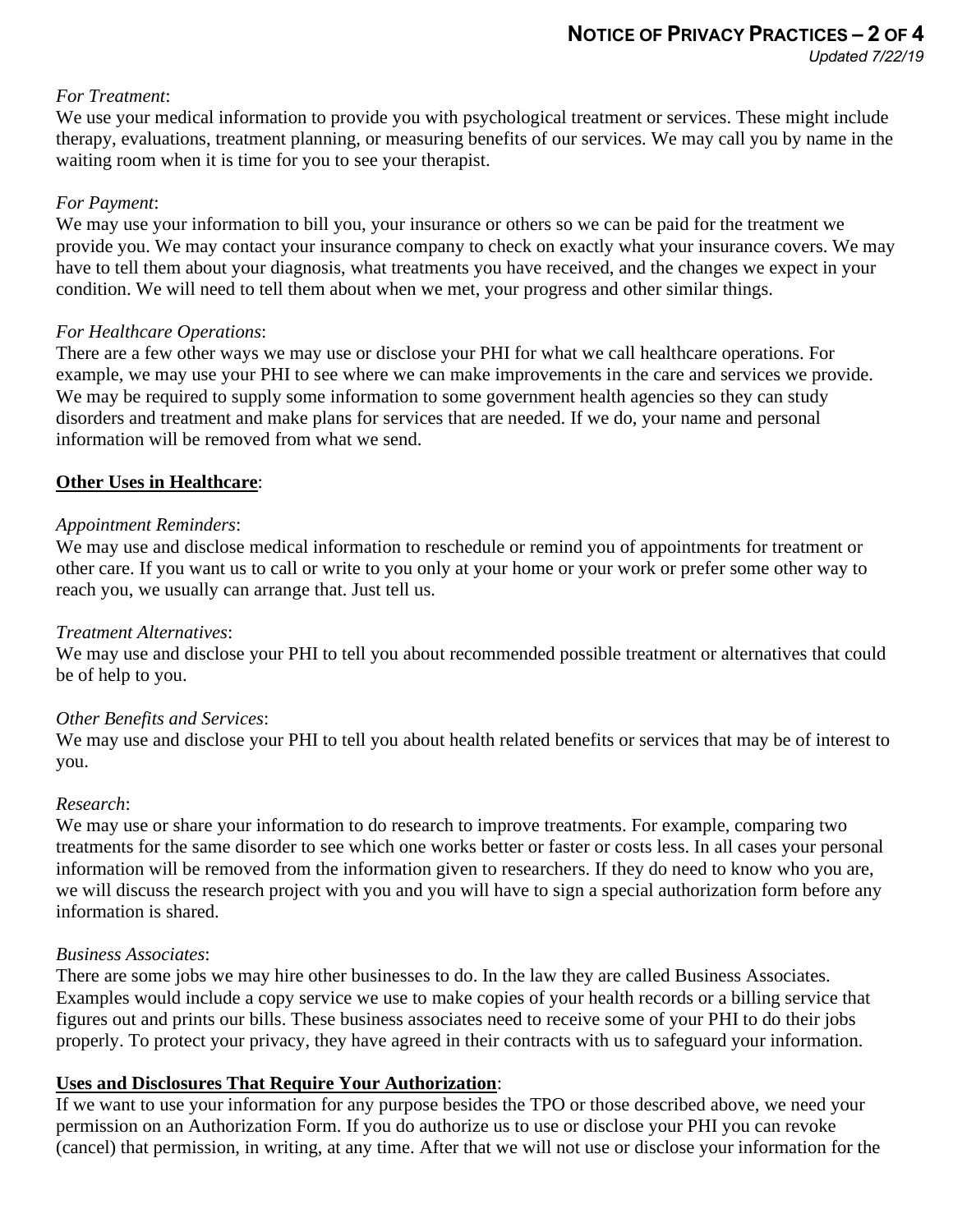purposes that we agreed to. Of course, we cannot take back any information we had already disclosed with your permission or that we had used in our office.

## **Uses and Disclosures of PHI From Mental Health Records That Do Not Require Consent of Authorization**:

The laws let us use and disclose some of your PHI without your consent or authorizations in some cases. Here are some examples of when we might have to share your information.

# *When Required By Law*:

There are some federal, state and local laws that require us to disclose PHI.

- We have to report suspected child abuse or elder abuse
- If you are involved in a lawsuit or legal proceeding and we receive a subpoena, discovery request or other lawful purposes we may have to release some of your PHI
- We have to disclose some information to the government agencies that check on us to see that we are obeying privacy laws.
- We might disclose some of your PHI to agencies that investigate disease or injuries
- We may disclose PHI of military personnel and veterans to government benefit programs relating to eligibility and enrollment. We may disclose your PHI to Workers Compensation and Disability Programs, to correctional facilities if you are an inmate, and for national security reasons
- If we come to believe that there is a serious threat to your health or safety or that of another person or the public, we can disclose some of your PHI. We will only do this to persons who can prevent the danger.

# **Uses and Disclosures Where You Have an Opportunity to Object**:

We can share some information about you with your family or close others. We will only share information with those involved in your care and anyone else you choose such as close friends or clergy. We will ask you about whom you want us to tell what information about your condition or treatment. You can tell us what you want, and we will honor your wishes as long as it is not against the law or your treatment needs. We are not required to agree to restrictions that you may request if we believe it is counterproductive to your treatment goals. If you do not agree with our limitations on restricting disclosure, you have the right to use a different treatment provider. These rights may be different for clients who are court ordered to treatment. IF it is an emergency -so we cannot ask if you disagree- we can share information we believe that is what you would have wanted and if we believe it will help you if we share it. If we do share information in an emergency, we will tell you as soon as we can. If you do not approve we will stop as long as it is not against the law.

# **An Accounting of Disclosures**:

When we disclose your PHI we may keep some records of whom we sent it to, why we sent it and what we sent. You can get an accounting (a list) of many of these disclosures.

# **Your Rights Regarding Your Health Information**:

- 1. You can ask us to communicate with you about your health and related issues in a particular way or at a certain place that is more private for you. For example, you can ask us to call you at home and not at work to schedule or cancel an appointment. We will try our best to do as you ask.
- 2. You have the right to ask us to limit what we tell people involved in your care of the payment for your care, such as family members and friends. While we don't have to agree to your request, if we do agree, we will keep our agreement except if it is against the law, or in an emergency, or when the information is necessary to treat you safely and appropriately.